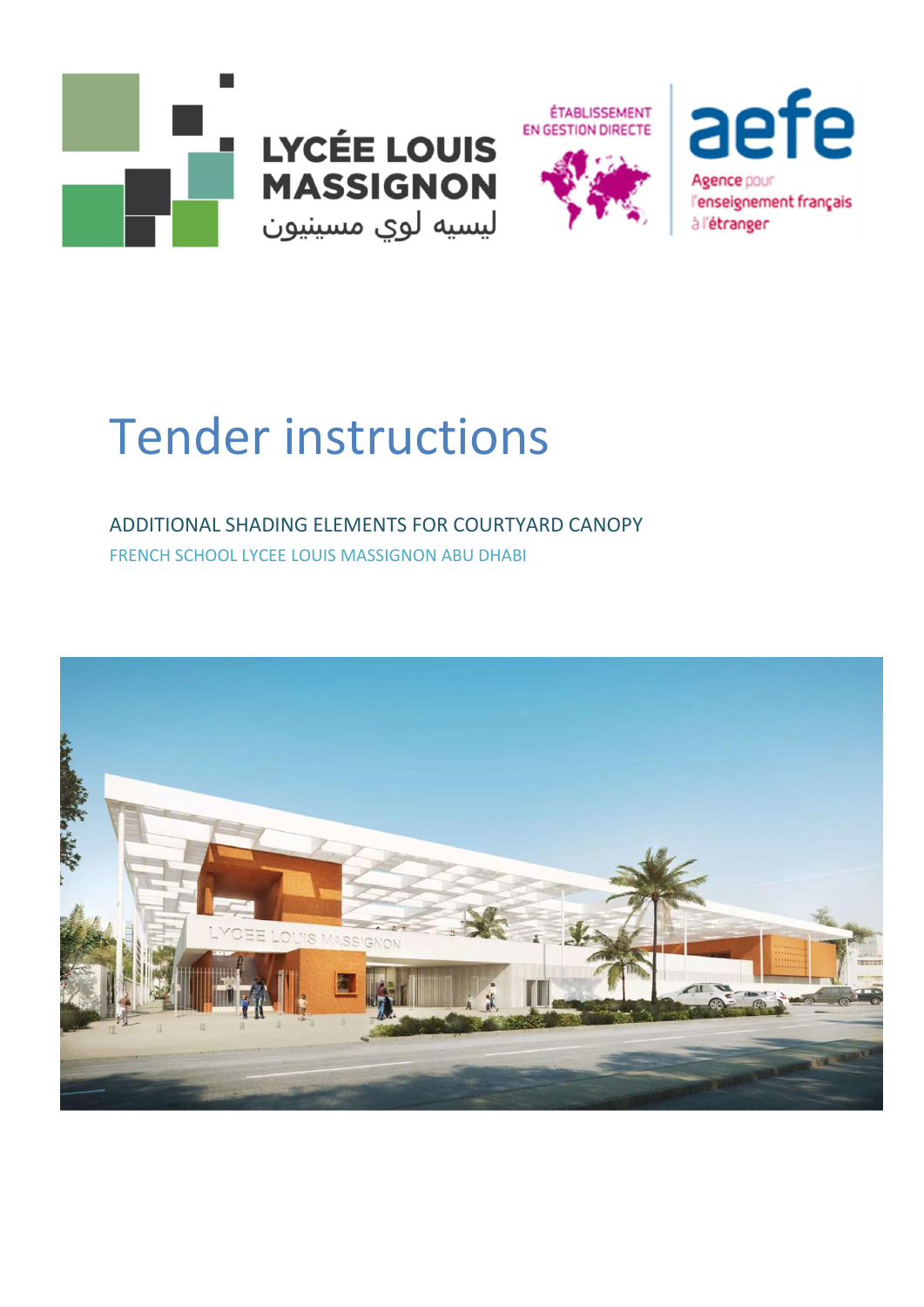# **1. CONTRACTING AUTHORITY/ CLIENT:**

# **1.1. Designation of the contracting authority:**

**the Contracting authority (or Client) is:** French school Lycée Louis Massignon in Abu Dhabi, under direct management of the Agency for French Education Abroad (AEFE)

**the Contracting authority is represented by:** School Principal, Mr. Jamel EL AYACHI

# **1.2. Name, addresses and contact point(s):**

**address and contact details of the Contracting authority are:** document submission: Lycée Louis-Massignon, Rabdan Street, Abu Dhabi, United Arab Emirates **for sending mail:** Lycée Louis-Massignon, to the attention of Mr. Jamel EL AYACHI – School Principal P.O Box 2314 – Abu Dhabi – U.A.E **for contacts:** Tel: 0505996084 / email: [asmae.bouraga@louismassignon.com](mailto:asmae.bouraga@louismassignon.com) / Website[: http://www.llm.ae/](http://www.llm.ae/) **the people in charge of this procedure on behalf of the Contracting authority are:** Ms. Asmae BOURAGA, Local Project Manager, email: **asmae.bouraga@louismassignon.com** 

Mr. Manuel CHAIGNEAU, Project Manager, email: [manuel.chaigneau@diplomatie.gouv.fr](mailto:manuel.chaigneau@diplomatie.gouv.fr)

# **2. PROJECT:**

# **2.1 Scope of works:**

The project consists in placing metallic grids (717m<sup>2</sup> of steel grating shading elements like Louver Grating by Lionweld Meiser L.L.C or an equivalent product) in the canopy's voids to optimize shading for the outdoor spaces.

The canopy is a steel structure constructed in 2019 during the kindergarten extension.

The contractor is expected to carry an assessment based on the as built documents provided to confirm the feasibility of the project from a structural perspective.

It is relevant to mention that the initial structure was designed by MEMAAR BUILDING SYSTEMS. Their contact information is the following:

[sales@lmbs.ae](mailto:sales@lmbs.ae) / [www.mbs.ae](http://www.mbs.ae/) / 0097165149999

#### **Location plans :**



# **2.2 Budget for the project:**

This projected estimate must allow carrying out the whole scope including the structural assessment, material supply, transportation, site fixation.